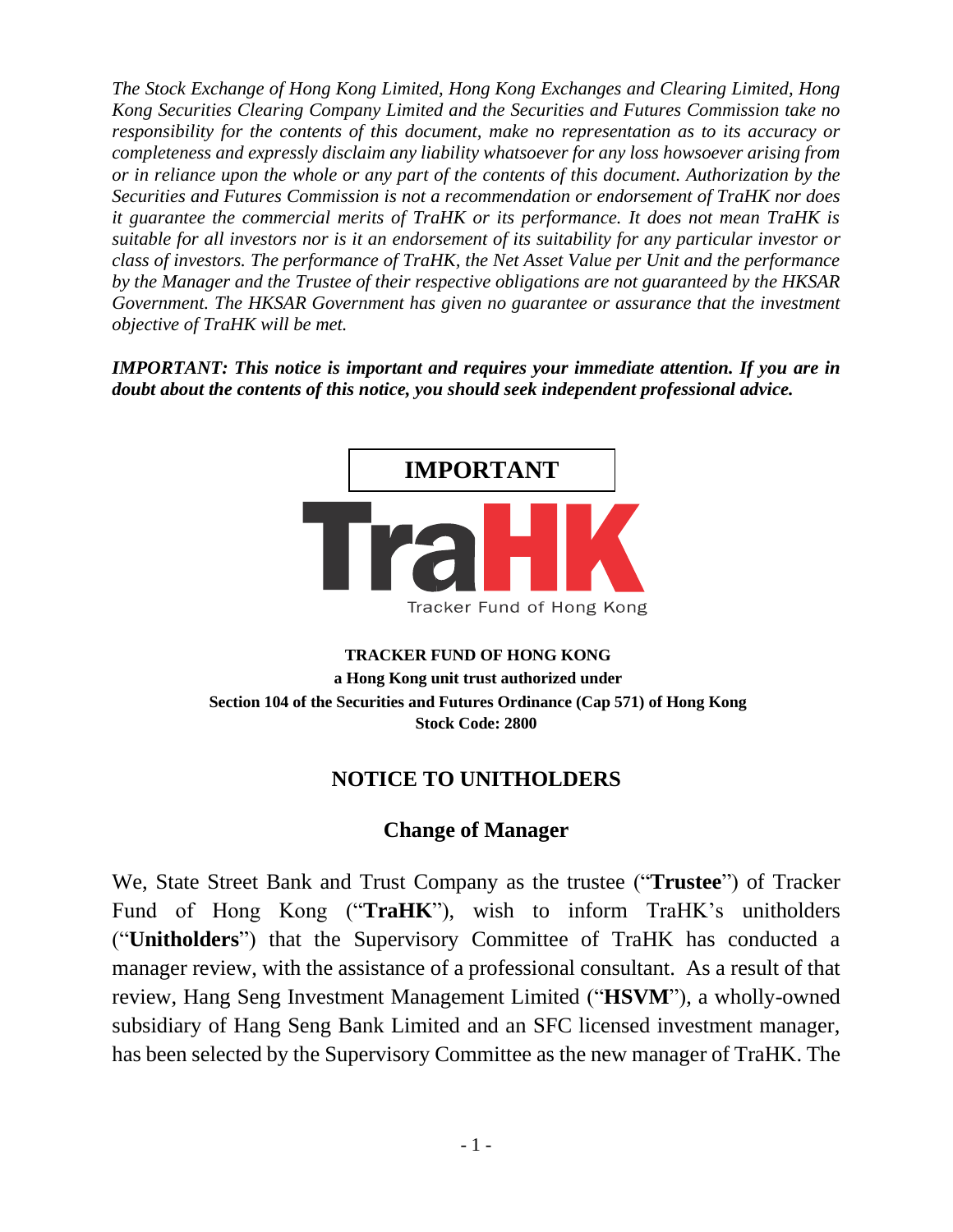Trustee participated in the manager review process and supports the Supervisory Committee's decision.

The Supervisory Committee engaged an independent professional consultant with expertise in manager selection to conduct a manager review to help the Supervisory Committee to stay abreast of market developments and ensure the ongoing competitiveness of TraHK. Following completion of the manager review, the Supervisory Committee identified HSVM to be the most suitable firm to manage TraHK in the interests of Unitholders, having regard to: (i) HSVM's relevant experience, expertise and sizable presence in Hong Kong, as demonstrated in part by HSVM's management of several existing SFC-authorized funds and exchange traded funds; (ii) latest market developments and TraHK's future development; and (iii) HSVM's fee proposal. For the same reasons, the Trustee is supportive of this decision and also regards the change in manager to be in the best interests of Unitholders.

Further information about the manager review and the selection of HSVM as the new manager of TraHK can be found in the Supervisory Committee's statement which is available on TraHK's website (https://www.trahk.com.hk/eng/<sup>1</sup>).

The new manager has plans in place to address all relevant matters under the TraHK trust deed ("**Trust Deed**"), including compliance with its competition provision, before the effective date of appointment. It is expected that the transition to the new manager will be completed in the third quarter of 2022, subject to the foregoing and regulatory approvals. During the transition, the management and operation of TraHK will not be impacted. HSVM as the new manager, State Street Global Advisors Asia Limited as the incumbent manager, and the Trustee will work closely together to ensure a smooth transition. There will be no change to the investment objective of TraHK as a result of the change in manager and at no time will TraHK be without a manager, as the retirement of the incumbent manager will not take effect until the new manager is appointed.

<sup>&</sup>lt;sup>1</sup> This website has not been reviewed by the Securities and Futures Commission.